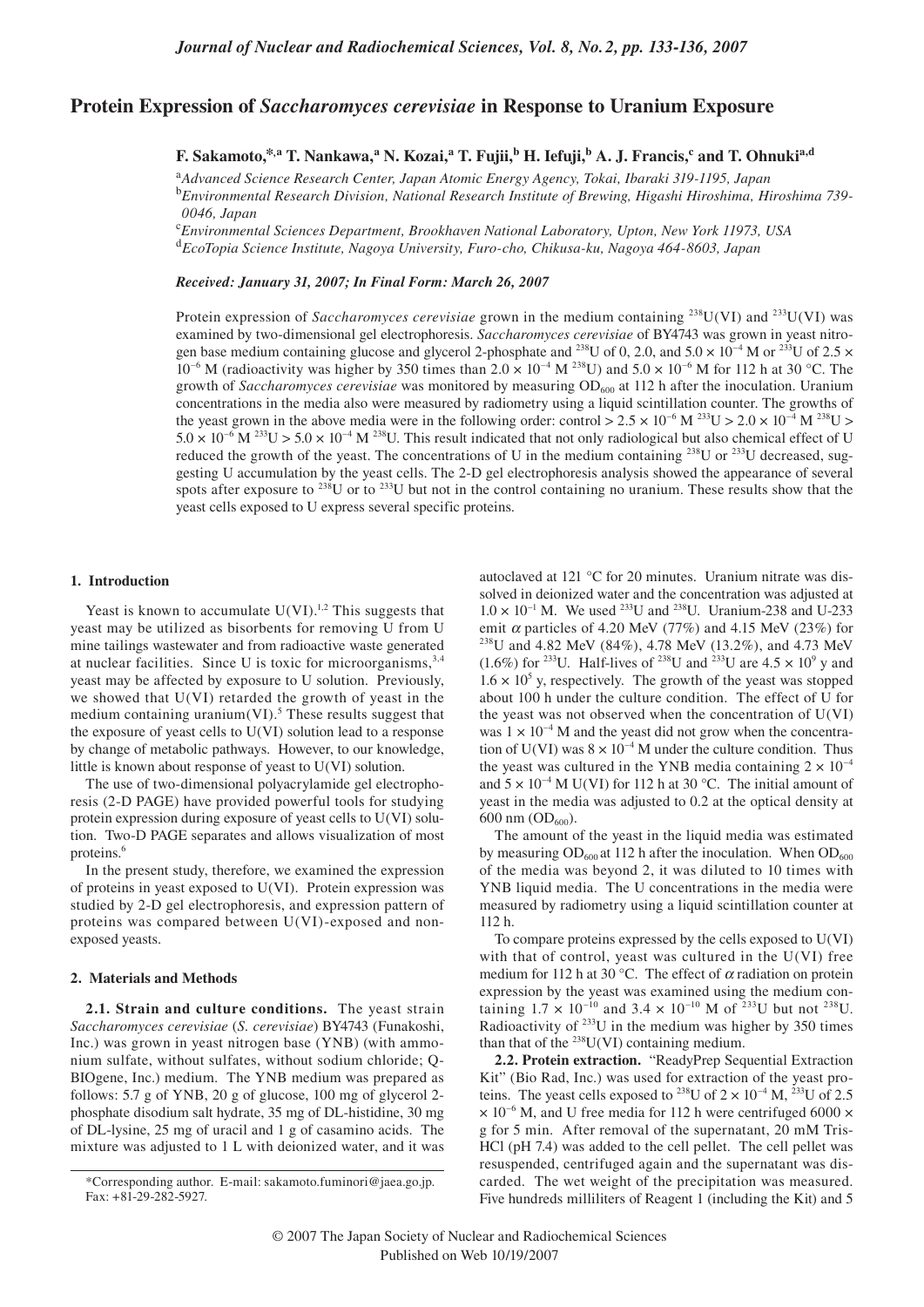*µ*L of protease inhibitor cocktail were added to about 100 mg (wet weight) of the cells. The cells were lysed by the crushing machine, "FastPrep FP 120" (Q-Biogene, Inc.). The supernatant was recovered, and its protein content was determined by using the protein assay (Bio Rad, Inc.).

One hundredth of tributylphosphine was added to the Reagent 2 (included in the extraction kit (Bio Rad, Inc.)). About 5 *µ*g of protein solution was adjusted at 125 *µ*L by adding the Reagent 2 mixture. The solution was loaded by rehydration onto a 7-cm-long, pH 3 to 10 or 5 to 8 immobilized pH gradient (IPG) strip (Bio Rad, Inc.) for 15 h at room temperature. Isoelectric focusing was carried out with PROTEAN IEF (Bio Rad, Inc.) for 15 min at 250 V (linear), 1 h at 8000 V (linear) and 1 h and 15 min at 8000 V (rapid) (total about 7500– 9500 Vh). After focusing, the gel was reduced for 20 min at room temperature in equilibration buffer 1 (50 mM Tris-HCl (pH 7.4), 6 M urea, 30% glycerol, 2% sodium dodecyl sulfate (SDS), and 10 mg/mL dithiothreitol). After that, the gel was alkylated for 20 min at room temperature in equilibration buffer 2 (50 mM Tris-HCl (pH 7.4), 6 M urea, 30% glycerol, 2% SDS, and 25 mg/mL iodoacetamide). The gel strips was transferred onto a 10–20% ReadyGel (Bio Rad, Inc.), and the second-dimension separation was carried out on the mini PROTEAN system (Bio Rad, Inc.) at constant current (40 mA/ gel). The gel was fixed and stained with the silver stain kit (Amersham Pharmacia, Inc.).

#### **3. Results and Discussion**

The growth of yeast in YNB medium containing no U (control) and with U of  $2.0 \times 10^{-4}$  M <sup>238</sup>U,  $5.0 \times 10^{-4}$  M <sup>238</sup>U,  $2.5 \times$  $10^{-6}$  M <sup>233</sup>U, and  $5.0 \times 10^{-6}$  M <sup>233</sup>U for 112 h are shown in Table 1. Also shown in the table is the removal of U from solution in the presence of cells. The growth of the yeast was affected by the presence of U at concentrations  $2.0 \times 10^{-4}$  M <sup>238</sup>U and  $5.0 \times$  $10^{-4}$  M  $^{238}$ U. Extents of the growths, however, were smaller than that grown in U free medium by 1.3 and 8, respectively. It is indicated that the U concentration higher than  $2.0 \times 10^{-4}$  M affected the growth of yeast. In the case of  $^{233}$ U, the OD<sub>600</sub> of yeast grown in the medium containing  $2.5 \times 10^{-6}$  M <sup>233</sup>U was slightly lower than U free medium and the  $OD<sub>600</sub>$  of yeast grown in the medium containing  $5.0 \times 10^{-6}$  M <sup>233</sup>U was lower by 1.4 than that in U free medium. It is indicated that higher  $\alpha$ -radioactivity of U affected more the growth of yeast. These results strongly suggest that inhibition of growth was due to both chemical and radiological effects.

More than 80% of U(VI) from solution were removed after exposure of cells to the media containing U of 2.0  $\times$  10<sup>-4</sup> M <sup>238</sup>U, 5.0  $\times$  10<sup>-4</sup> M <sup>238</sup>U, 2.5  $\times$  10<sup>-6</sup> M <sup>233</sup>U, and 5.0  $\times$  10<sup>-6</sup> M <sup>233</sup>U, indicating that most of the U in the media was accumulated by the cells. Soares et al.<sup>7</sup> reported that *S. cerevisiae* NCNY 1190 releases P when it is exposed to Cd, Cu, and Pb. This release is attributed to U- or heavy-metal toxicity.<sup>7</sup>

Chemical toxicity of U to bacteria was also suggested by Suzuki and Banfield.<sup>4</sup> Our results showed the effect of U on the cell growth depended on the concentration of U. The fraction of U accumulated on the cells was the same in the 238U concentrations of  $2.0 \times 10^{-4}$  M and  $5.0 \times 10^{-4}$  M.

Silver stained 2-D gel electrophoresis patterns of proteins from cell lysate of the yeast grown in  $2.0 \times 10^{-4}$  M <sup>233</sup>U are shown in Figure 1. Proteins extracted by the Reagent 1 were isoelectrically focused on the IPG gel of pH range from 3 to 10



**Figure 1.** Silver stained 2-D gel electrophoresis patterns of proteins from cell lysate of the yeast grown in  $2.0 \times 10^{-4}$  M U containing medium. Proteins extracted by the Reagent 1 were isoelectrically focused (a) on the IPG gel of pH range from 3 to 10, and (b) on the IPG gel of pH range from 5 to 8.

**TABLE 1: The optical densities at 600 nm of yeast and fraction of U eliminated from medium at 112 h after the exposure to**  the medium containing no U,  $2.0 \times 10^{-4}$  M  $^{238}$ U,  $5.0 \times 10^{-4}$  M  $^{238}$ U,  $2.5 \times 10^{-6}$  M  $^{233}$ U, and  $5.0 \times 10^{-6}$  M  $^{233}$ U

| U concentration in the media            | Initial optical density<br>of yeast | Optical density of yeast at 112 h<br>after exposure | Fraction of U eliminated from medium<br>at 112 h after exposure |
|-----------------------------------------|-------------------------------------|-----------------------------------------------------|-----------------------------------------------------------------|
| no U (control)                          | 0.2                                 | 2.79                                                |                                                                 |
| $2.0 \times 10^{-4}$ M <sup>238</sup> U | 0.2                                 | 2.24                                                | 91.1                                                            |
| $5.0 \times 10^{-4}$ M $^{238}$ U       | 0.2                                 | 0.353                                               | 84.3                                                            |
| $2.5 \times 10^{-6}$ M $^{233}$ U       | 0.2                                 | 2.52                                                | 84.2                                                            |
| $5.0 \times 10^{-6}$ M $^{233}$ U       | 0.2                                 | 1.92                                                | 80.1                                                            |

 $\alpha$ -radioactivities in the medium are also shown. Initial optical density of yeast is adjusted to 0.2 at initial.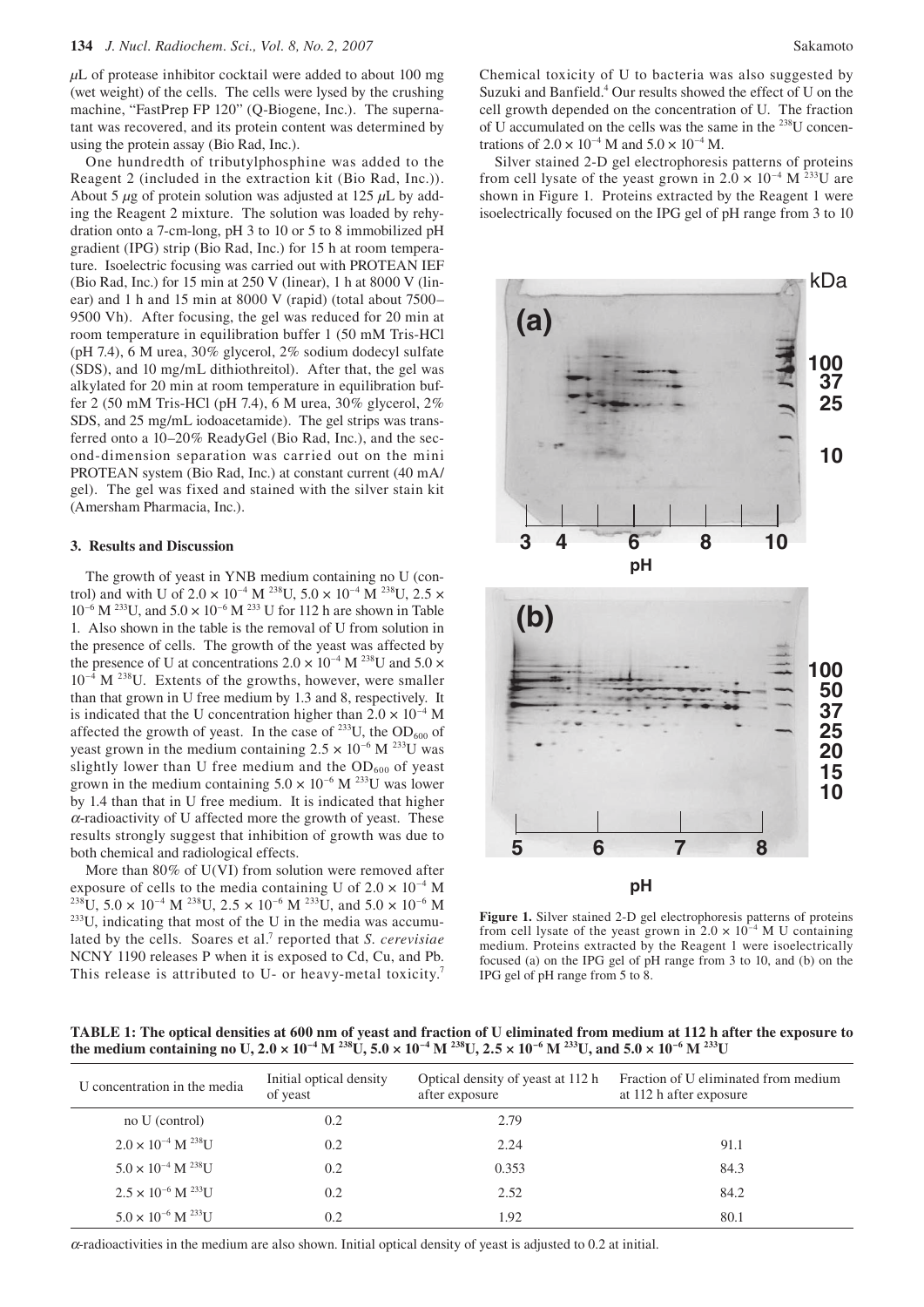

**Figure 2.** Silver stained 2-D gel electrophoresis patterns of proteins from the yeast grown in (a) U free medium, (b)  $^{238}$ U, or (c)  $^{233}$ U containing medium.

(Figure 1(a)). Many proteins were observed at nearly pH 6. This indicated that the IPG gel of pH range from 5 to 8 gave more appropriate pattern for the protein expression analysis of the yeast.

Silver stained 2-D gel electrophoresis patterns of proteins from the yeast grown in the medium containing  $^{238}$ U or  $^{233}$ U are shown in Figure 2, along with that of U free medium. In these, the protein patterns depended on the culture conditions. The circled protein spots in these patterns (Figure 2) showed the spots appeared after exposure to  $^{238}$ U or  $^{233}$ U, but not in control. The protein spots corresponding to  $2.0 \times 10^{-4}$  M <sup>238</sup>U appeared at pH 5.9 and 19 kDa, pH 6.1 and 21 kDa, pH 6.8 and 35 kDa,

**TABLE 2: Isoelectric points (pH) and sizes of expressed proteins of yeast cultured in the medium containing 238U**   $\overline{\text{or}}$   $^{233}$ U

| U isotope and its                                | Character of expressed proteins |              |  |
|--------------------------------------------------|---------------------------------|--------------|--|
| concentration in the<br>media                    | Isoelectric points<br>$/$ pH    | Size<br>/kDa |  |
|                                                  | 5.9                             | 19           |  |
|                                                  | 6.1                             | 21           |  |
| <sup>238</sup> U 2.0 $\times$ 10 <sup>-4</sup> M | 6.8                             | 35           |  |
|                                                  | 6.9                             | 35           |  |
|                                                  | 7.4                             | 16           |  |
|                                                  | 5.9                             | 19           |  |
| <sup>233</sup> U 5.0 $\times$ 10 <sup>-6</sup> M | 6.1                             | 21           |  |
|                                                  | 7.2                             | 20           |  |
|                                                  | 7.4                             | 16           |  |

It is noted that values of pH and protein size obtained were not absolute ones.

pH 6.9 and 35 kDa, and pH 7.4 and 16 kDa. The protein spots corresponding to  $5.0 \times 10^{-6}$  M <sup>233</sup>U appeared at pH 5.9 and 19 kDa, pH 6.1 and 21 kDa, pH 7.2 and 20 kDa, and pH 7.4 and 16 kDa.

Comparison of the protein spots corresponding to  $2.0 \times 10^{-4}$ M <sup>238</sup>U (Figure 2(b)) with those corresponding to  $5.0 \times 10^{-6}$  M  $^{233}$ U (Figure 2(c)) showed that the proteins at pH 6.8 and 35 kDa, and pH 6.9 and 35 kDa (shown by arrow head in Figure  $2(b)$ ) were only expressed by <sup>238</sup>U (Table 2). This result indicated that the proteins at pH 6.8 and 35 kDa, and pH 6.9 and 35 kDa may be originated by response to chemical or radiological effect of U. Similarly, the protein at pH 7.2 and 20 kDa (shown by arrow head in Figure 2(c)) was only expressed by exposure to 233U, indicating that the protein may be originated by the response to  $\alpha$ -irradiation. The proteins at pH 5.9 and 19 kDa, pH 6.1 and 21 kDa, and pH 7.4 and 16 kDa were expressed in both conditions, indicating that the proteins were not specific proteins by U and  $\alpha$ -irradiation. Additional studies are underway to distinguish the radiological effect on expression of specific proteins.

In this study, the proteins corresponding to exposure to  $^{238}$ U or <sup>233</sup>U was not characterized. Characterization of proteins by MALDI-TOF mass spectroscopy is planned.

#### **4. Conclusion**

Initial studies of protein expression of yeast exposed to U was examined by two-dimensional (2-D) gel electrophoresis. We confirmed that almost all proteins were observed at nearly pH 6. The 2-D gel electrophoresis patterns of the yeast proteins after exposure to  $^{238}$ U and  $^{233}$ U showed that proteins at pH 6.8 and 35 kDa, and pH 6.9 and 35 kDa were expressed in cells exposed to <sup>238</sup>U, but not to <sup>233</sup>U. Protein at pH 7.2 and 20 kDa was expressed in cells exposed to <sup>233</sup>U, but not to <sup>238</sup>U. Further studies are underway to determine the effect of  $\alpha$ -irradiation on the expression of proteins in yeast.

**Acknowledgment.** This research was supported in part by a Grant-in-Aid for Scientific Research B 18360459 from the Ministry of Education, Culture, Sports, Science and Technology, Japan.

## **References**

 (1) T. Ohnuki, T. Ozaki, T. Yoshida, F. Sakamoto, N. Kozai, E. Wakai, A. J. Francis, and H. Iefuji, Geochim. Cosmochim.